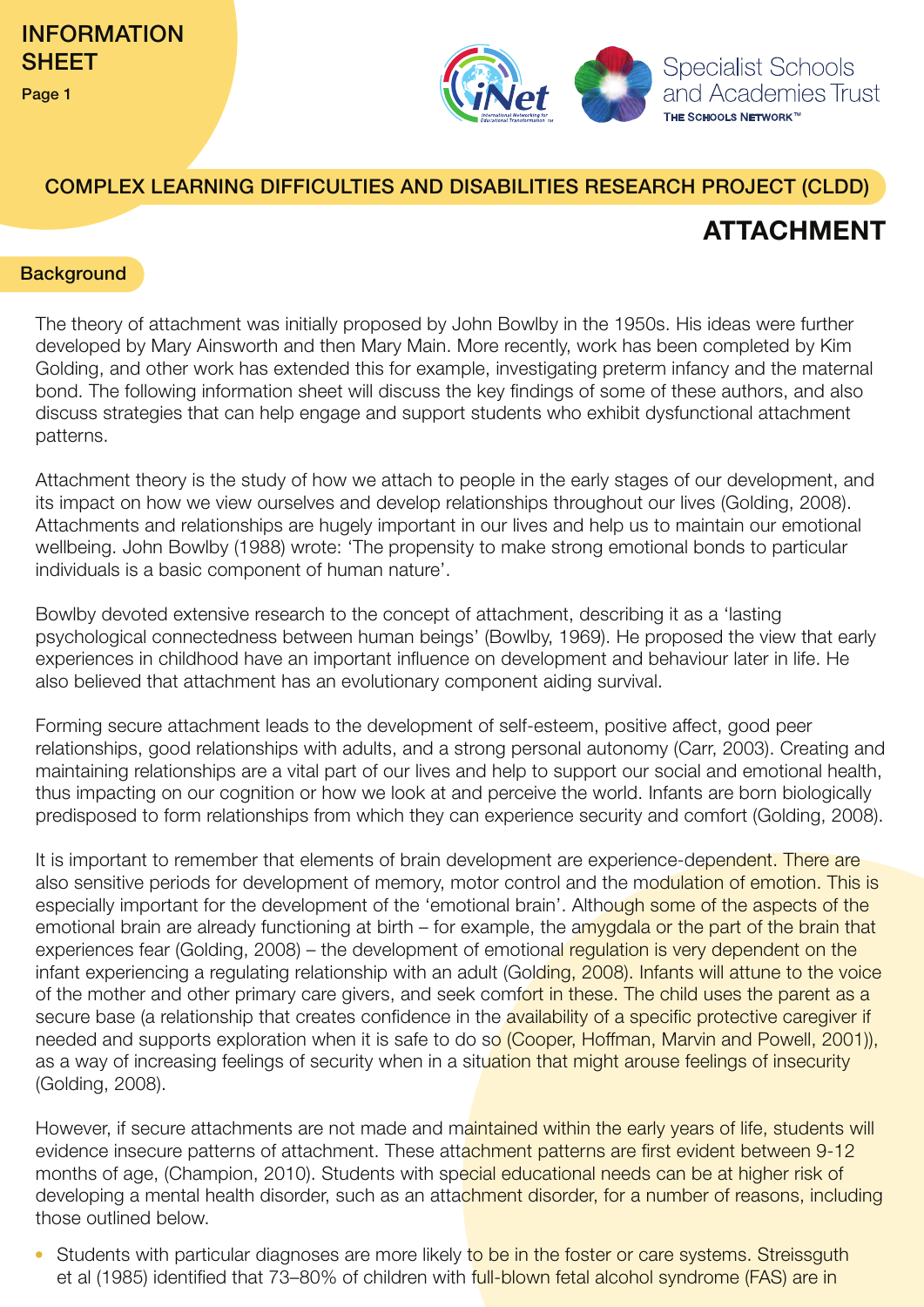

### COMPLEX LEARNING DIFFICULTIES AND DISABILITIES RESEARCH PROJECT (CLDD)

# **ATTACHMENT**

foster or adoptive placement. This figure is supported by support groups for FAS such as NOFAS-UK (National Organisation Fetal Alcohol Syndrome-UK).

- Premature and neonates in intensive care are exposed to disregulating environmental surroundings, repeated invasive procedures and prolonged illness (Miles et al, 2005). They are also more likely to have to undergo invasive procedures or surgery at a young age when the attachment to the maternal figure should be occurring. This can directly affect the attachment that is made, and can therefore affect behaviour patterns.
- Students with special educational needs may be in residential care or attend a respite placement. In these placements, students are exposed to a high number of staff providing care. This can result in inconsistent and instrumental care giving as so many people are involved within that student's life.
- Students with a disability are six times more likely to present with a mental health difficulty throughout their lives (Emerson and Hatton, 2007). This can be compounded even further as students with attachment disorders have been found to be at higher risk for developing psychological difficulties (Carr, 2003).

The classroom is a consistent and safe place for the majority of these students and it is important they are supported correctly to minimise the distress that can occur as a consequence of attachment disorder or difficulty.

#### How attachment patterns present

Golding (2008) offers the following categories as a framework for understanding attachment behaviour:

| <b>Attachment style</b>                                                | <b>Parenting style</b>                                                                                                                                               | <b>Attachment behaviour</b>                                                                                                                                                                                                        |
|------------------------------------------------------------------------|----------------------------------------------------------------------------------------------------------------------------------------------------------------------|------------------------------------------------------------------------------------------------------------------------------------------------------------------------------------------------------------------------------------|
| Organised secure attachment                                            | Sensitive and empathetic                                                                                                                                             | Enables the child to use the<br>parent as a secure base,<br>developing patterns of<br>behaviour that allow the child<br>to search their environment<br>actively, but also to seek<br>comfort from that secure base<br>when needed. |
| Organised insecure attachment<br>1. Ambivalent-resistant<br>attachment | Inconsistent parenting, with<br>parents/carers having<br>difficulty in attuning to the<br>child's needs, resulting in<br>inconsistent and<br>unpredictable responses | Results in the child maximising<br>their attachment behaviours to<br>ensure they receive care. The<br>child cannot predict when<br>someone will be emotionally<br>available for them, so they                                      |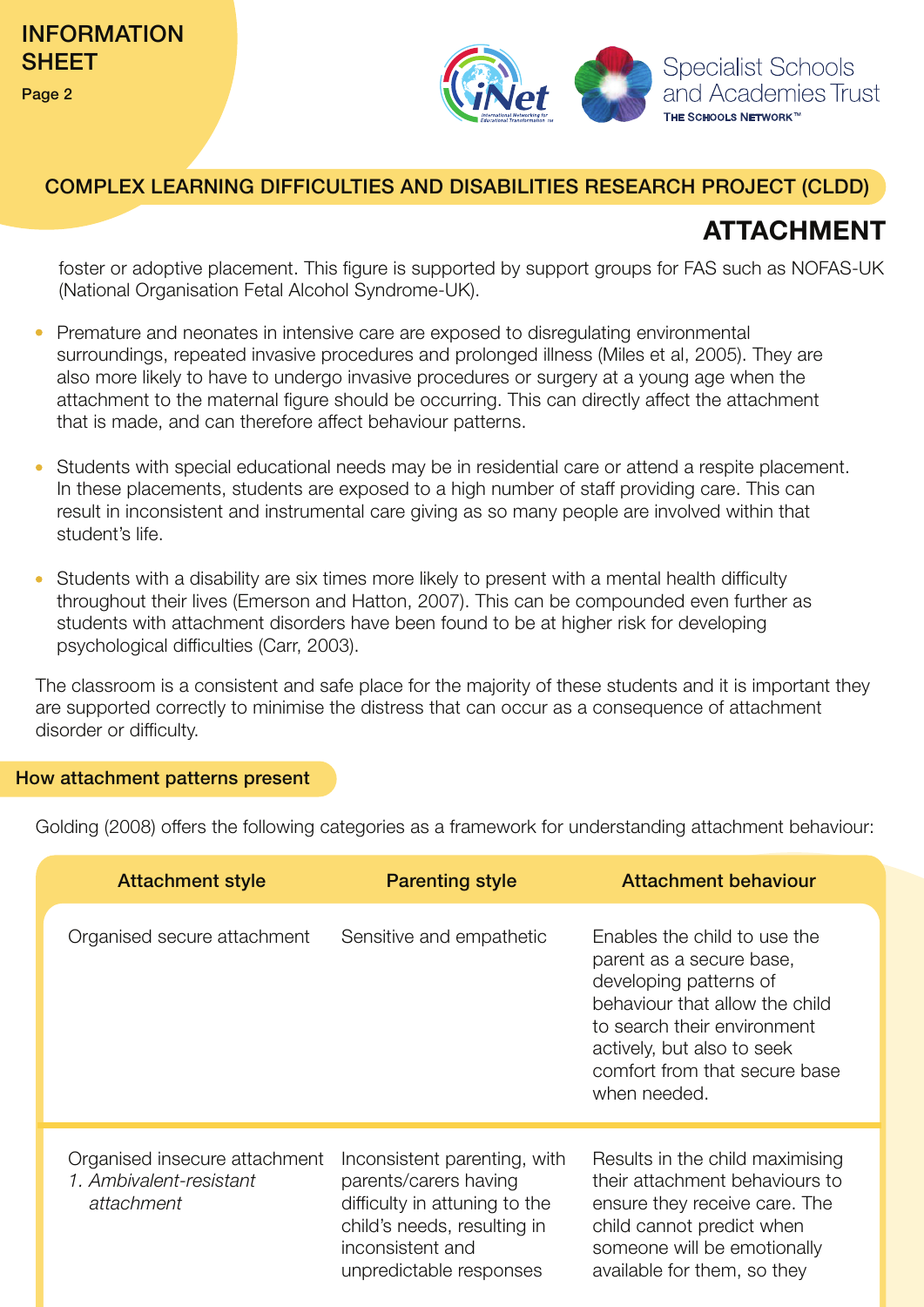

# COMPLEX LEARNING DIFFICULTIES AND DISABILITIES RESEARCH PROJECT (CLDD)

# **ATTACHMENT**

|                                    |                                                                                                                                                                                                                     | attempt to ensure someone is<br>there for them all the time.<br>Their emotions drive<br>behaviours such as:<br>displaying emotional distress<br>to apparently minor events<br>resistance to being soothed<br>or comforted<br>displaying helplessness with<br>low self esteem and low<br>expectations<br>social incompetence and poor<br>peer relationships. |
|------------------------------------|---------------------------------------------------------------------------------------------------------------------------------------------------------------------------------------------------------------------|-------------------------------------------------------------------------------------------------------------------------------------------------------------------------------------------------------------------------------------------------------------------------------------------------------------------------------------------------------------|
| 2. Insecure avoidant<br>attachment | Parents/carers find the<br>emotional needs of a child<br>demanding, and cannot<br>support that emotional need.<br>This results in the child<br>expecting the parent to back<br>away when emotions are<br>expressed. | The child minimises their<br>behaviour to ensure that the<br>parent/carer remains close and<br>keeps the child safe. The child<br>relies on knowledge to guide<br>behaviour which includes:<br>being passive and withdrawn<br>behaviours<br>displaying little emotional<br>distress<br>self sufficiency.                                                    |
| Disorganised attachments           | The parenting style is<br>frightening to the child or the<br>parent is frightening.                                                                                                                                 | The child experiences conflict<br>between where they would<br>normally seek safety and the<br>source of discomfort and fear;<br>this can result in:<br>distress with little provocation<br>within relationships<br>expression of violent anger<br>anxious dependency<br>a dislike of being<br>touched/held.                                                 |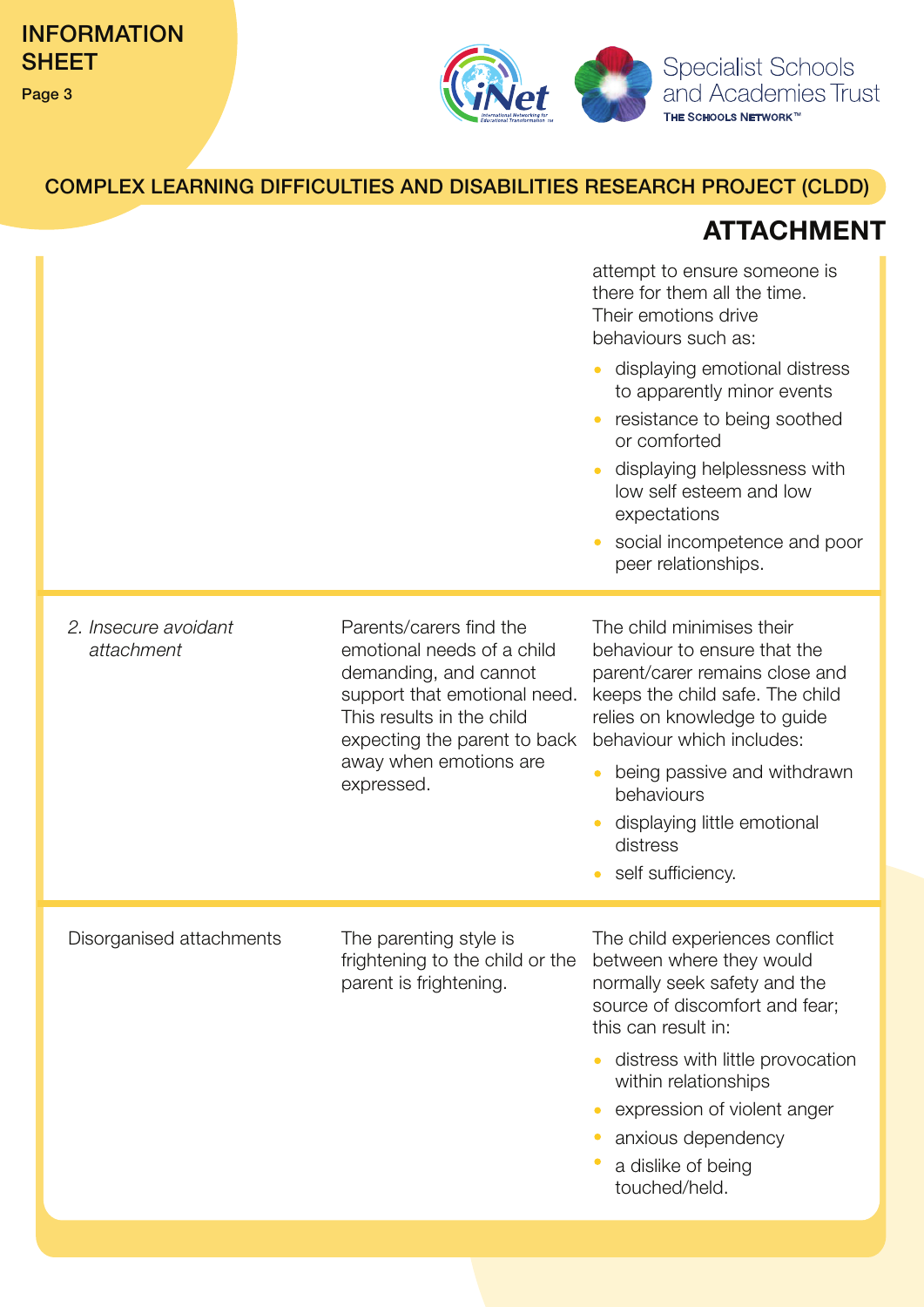

## COMPLEX LEARNING DIFFICULTIES AND DISABILITIES RESEARCH PROJECT (CLDD)

# **ATTACHMENT**

It is important to remember that these insecure patterns may also be symptomatic of other disorders and it is also necessary to acknowledge differences in gender (boys and girls often present differently) and culture. Always refer to clinical services for formal diagnosis and further support.

#### Definition of attachment disorder

The Diagnostic and Statistical Manual of Mental Health IV (DSM-IV) (American Psychiatric Association, 1994) describes attachment disorder as 'Reactive attachment disorder of infancy or early childhood'. It is commonly referred to as RAD. The DSM-IV focuses the core of its definition on the child's inability to relate appropriately in most social situations, describing RAD as severe and relatively uncommon behaviours characterised by markedly disturbed and developmentally inappropriate ways of relating socially in most contexts.

#### Prematurity and attachment

Although prematurity does not in itself create the possibility of an attachment disorder it does place a stress on the attachment system. Higher numbers of premature infants are currently surviving at younger gestational ages, with a high number of premature infants having developmental delays (Bozzette, 2007). The medical consequences of this are well known, such as increased risk of cerebral palsy, intraventrical haemorrhage and developmental disability (March of Dimes, 2009). However, there are also emotional implications of having to undergo invasive medical procedures at a stage in life where parts of the brain will be further developing outside of the womb and at a stage when the mother–infant relationship is being formed. Bozzette (2007) reported that premature infants do not often provide clear behavioural cues, making them difficult social partners. She found that the major differences between the social behaviours of premature and full-term infants were in looking and facial expression.

It must be acknowledged that separation from the child, interruption of pregnancy, fragility of the infant, medical complications leading to fear and anxiety, the possibility of extended periods in neonatal intensive care lead to ongoing issues of caring for a fragile infant. The *infant may also have disrupted* sleep and feeding patterns, and may require ongoing medical support, e.g. oxygen. Fear of infections may lead to limitation of normal social contacts and therefore disruption of normal social relationships (Champion, 2010).

### What are the implications for teaching and learning?

Students in the **avoidant attachment** group may:

- show an apparent indifference to uncertainty in new situations
- deny the need for support and help, and avoid proximity to the teacher
- need to be autonomous and independent of the teacher, and will be hostile towards the teacher when directed towards a task
- have limited use of creativity
- be likely to underachieve and have a limited use of language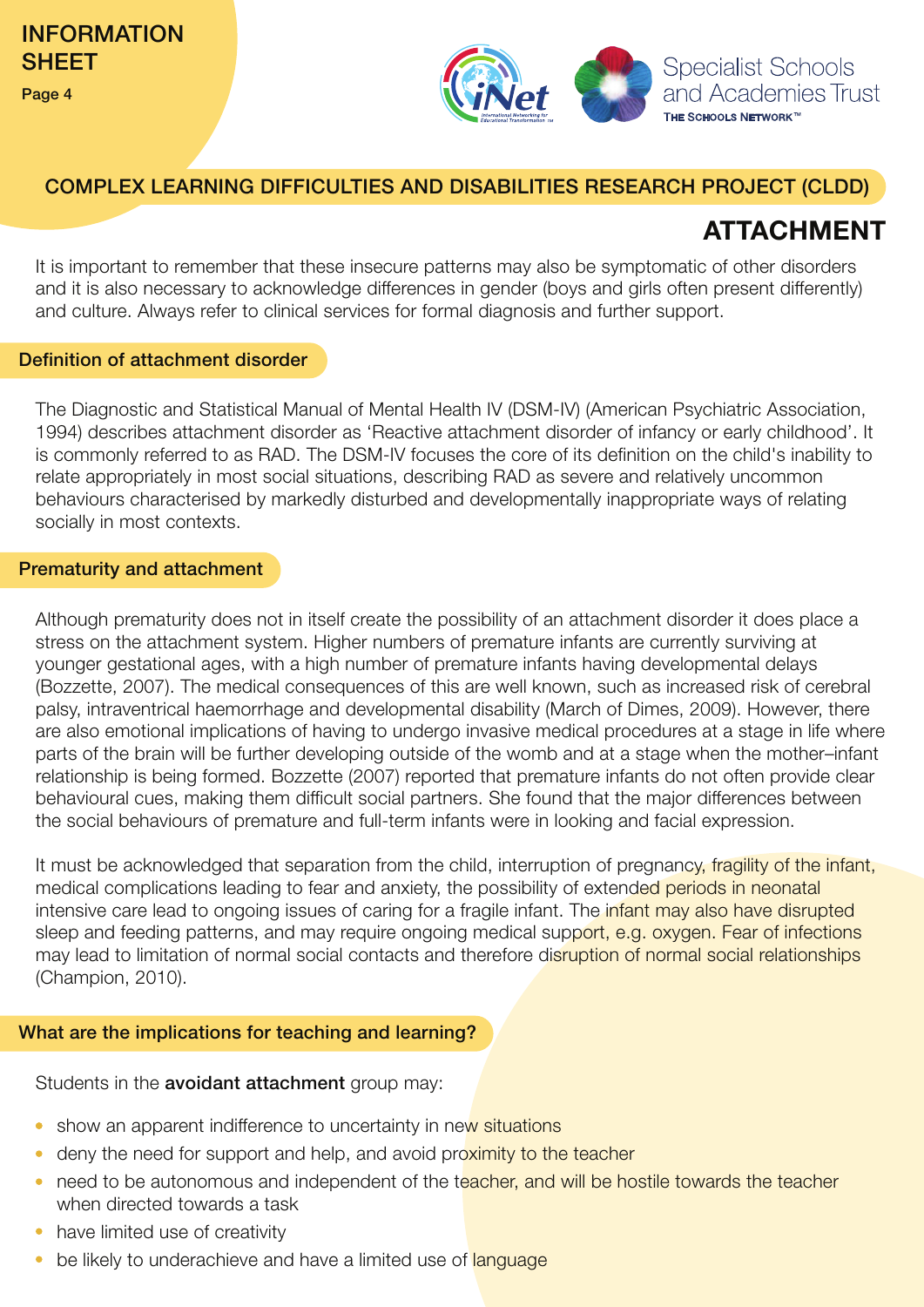

### COMPLEX LEARNING DIFFICULTIES AND DISABILITIES RESEARCH PROJECT (CLDD)

# **ATTACHMENT**

• need to be presented with task focused interventions (the task acts as an emotional safety barrier between the pupil and teacher); the relationship between teacher and student can be made stronger by games with clear boundaries and rules, together with a high degree of structure in order to enable close proximity without causing a defensive reaction. Activities must have a clear start and end, and the expectations need to be clear, with all materials at hand for that task.

Students in the resistant-ambivalent attachment group may:

- have high levels of anxiety and uncertainty
- show a need to hold on to the attention of the teacher, and have an apparently high dependency on the teacher in order to engage and learn
- have difficulties attempting to complete tasks if unsupported, and are unable to focus on the task for fear of losing the teacher's attention
- be likely to underachieve; language development may not be consistent with levels of achievement
- need help to build their independence skills, such as tasks being broken down into small independent steps, with the teacher working alongside
- need turn taking tasks that act as a model of how two separate people can work alongside one another
- need transitional objects to be provided when the teacher is out of the room (eg Can you hold this for me until I come back?).

### Students in the disorganised attachment group may:

- become more controlling as they become more anxious
- be unwilling to accept authority within the school or allow themselves to be taught
- face difficulties in accepting 'not knowing', which can create overwhelming feelings of fear and humiliation
- be most likely to appear to be at a very immature stage of learning and be underachieving; they will have difficulties with creativity and conceptual thought
- need reliable and predictable routines
- benefit from having a secure base within the room (this could be a safe box or a physical object) to begin the initial stages of making secure attachments
- benefit from attuned teachers who offer a high level of emotional support and positive reinforcement. This in itself-can be a difficult and draining task for the teacher due to the behaviours these students can exhibit (the students themselves experience a high rate of fostering breakdown due to this); support should be offered to the teacher to encourage reflection and allow them to positively support the student.

Supporting students with attachment disorder within the classroom (taken from Golding, 2008)

Firstly, the student needs to feel safe in order to reduce anxiety. This is imperative as an anxious student does not learn within the classroom.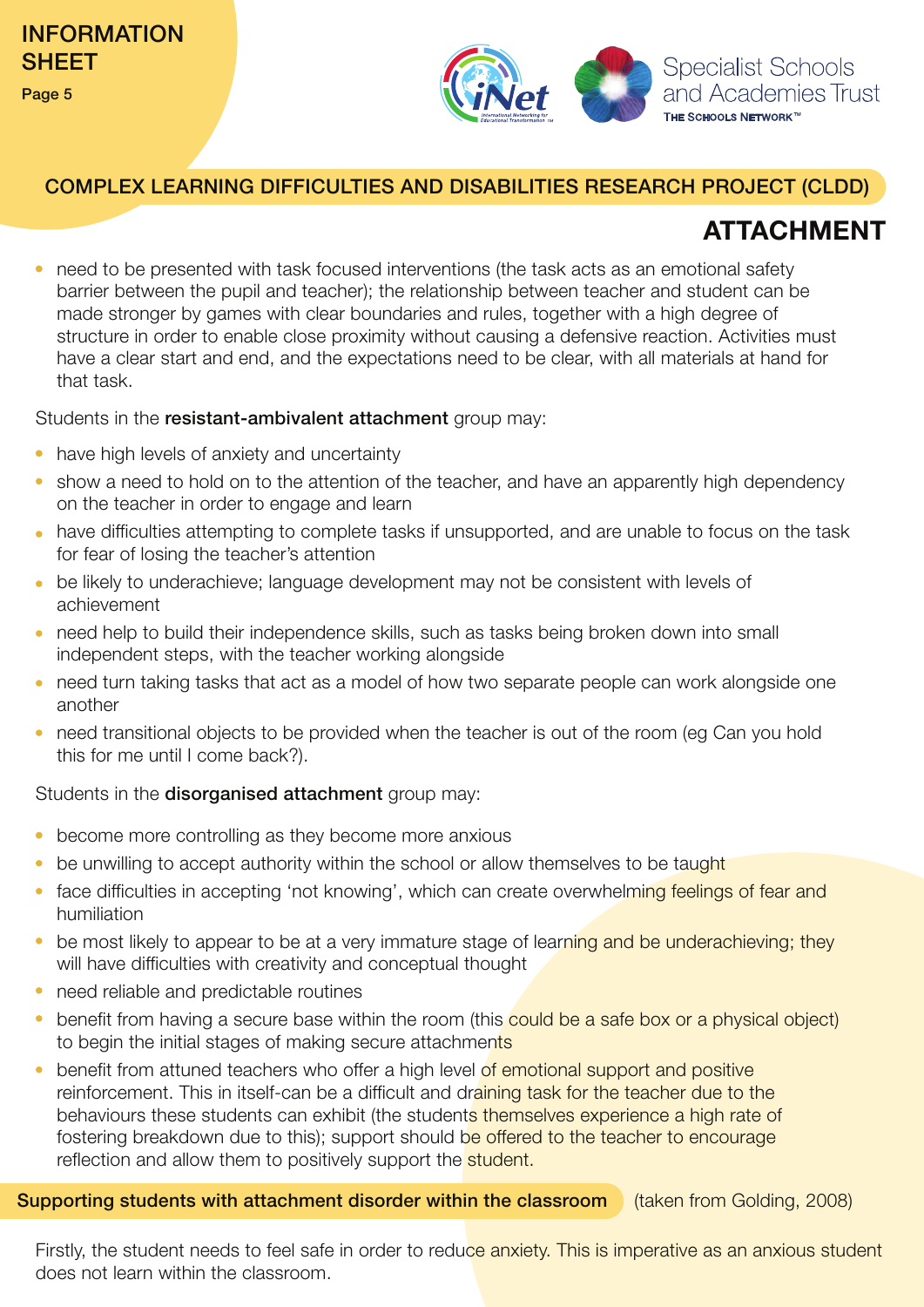

## COMPLEX LEARNING DIFFICULTIES AND DISABILITIES RESEARCH PROJECT (CLDD)

# **ATTACHMENT**

### The environment

A student must feel safe within the environment, and this includes a decrease in stress and an increase in support. The environment needs to be predictable and reliable. This may be achieved using the following strategies:

- Provide a schedule, which is accessible and appropriate to the student, that shows what is expected of them that day. The schedule should reflect the student's level of understanding; for example: a 'now'/'next' may be enough for some students, while others may cope with a half- or full-day schedule; one student may be able to read words, while another may need objects, symbols or photos to make the schedule understandable.
- Display a 'who is in' board with pictures of staff that the student can ask for help.
- Personalise the classroom with the student to ensure their ownership of the space.
- Limit demands when the student is anxious.
- Make targets achievable.

### The relationship

appropriate physical proximity. This should increase the likelihood of relaxation from the student, so an attachment can be made and emotional regulation can take place. Positive interaction should be provided at every available opportunity. This should increase the student's self-worth and self-esteem. Teachers must remain emotionally available, sensitive and responsive to the student. When the student is exhibiting increased arousal such as distress or excitement the teacher should attempt to support, empathise and nurture. This may be by reflecting what the student is saying back to them or providing

### Attunement

When disciplining students with attachment disorders, it is important to retain firm boundaries and expectations. However, when a student is disciplined, they will experience a sense of shame that is amplified in attachment disorders. It is important to attune to this. This means that instead of focusing on the behaviour, you use reflective language to demonstrate understanding of how the student feels. This will increase the trust the student has in you, and also reminds the student that you are there to support them.

### Therapeutic interventions

Students with a diagnosis of attachment disorder or with professionally recognised attachment issues acknowledged would benefit hugely from therapeutic *input*, such as music, art and play therapies. Speak to external agencies working with and supporting the student in your class for strategies, suggestions and support. There may be an opportunity to integrate work to make the environment more consistent for that student.